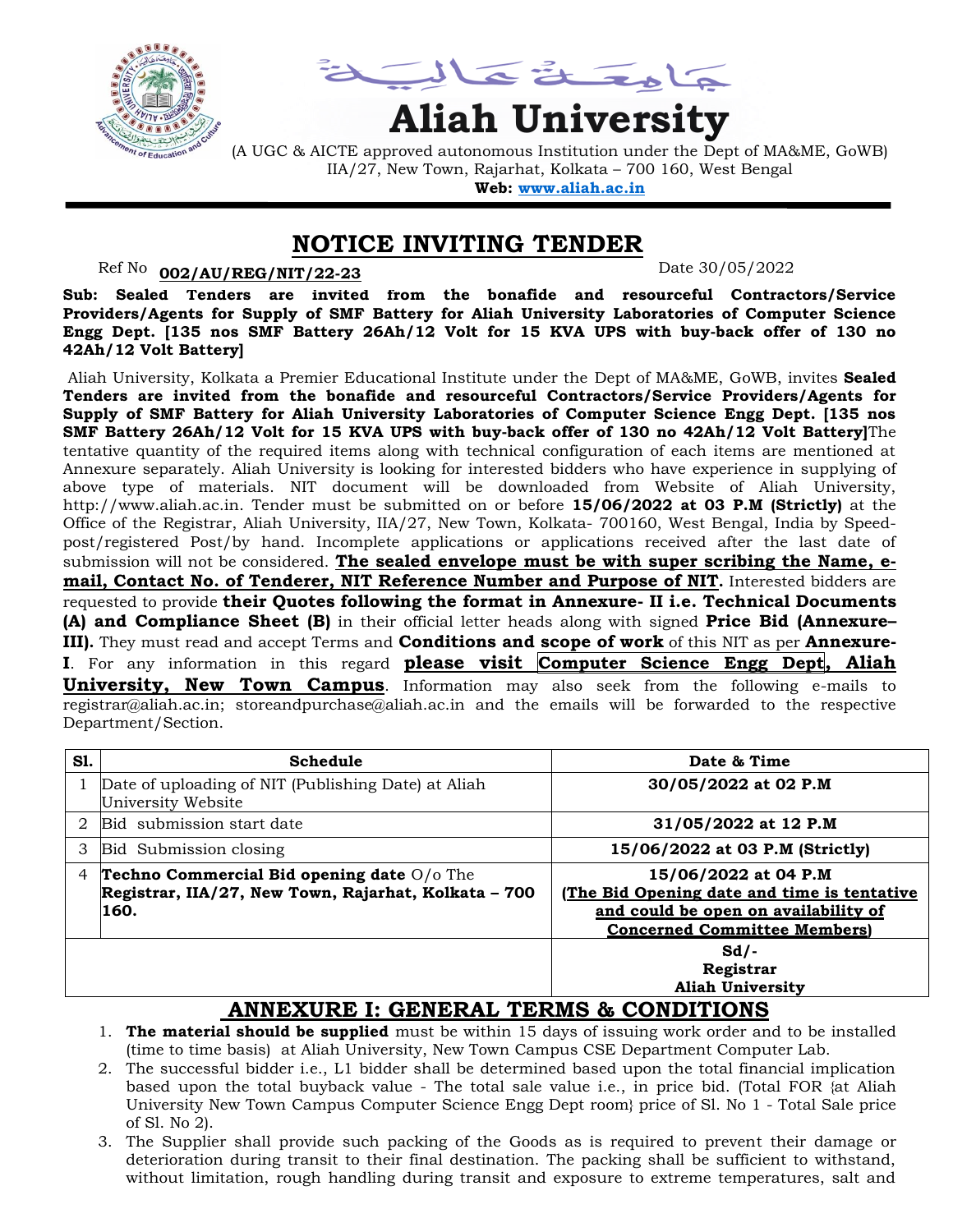precipitation during transit and open storage. Size and weights of packing case shall take into consideration, where appropriate, the remoteness of the Goods' final destination and the absence of heavy handling facilities at all points in transit.

- 4. The Quotationer should bear all the transportation & insurance **risk** till the ondoor delivery point. The insurance shall be in an amount equal to 100 % of the value of the Goods from "Warehouse to final destination" on "All Risks" valid for a period not less than 1 month after installation and commissioning and issue of acceptance certificate by the Aliah University. Should any loss or damage occur, the Supplier shall – (a) Initiate and pursue claim till settlement, and (b) Promptly make arrangements for repair and/or replacement of any damaged item/s irrespective of settlement of claim by the underwriters. Selected bidder shall take all possible care for Govt. Property & of any damages due to negligence of his workers; the bidder/Agency shall be responsible for all such damages & repair the same at his own cost.
- 5. Aliah University may grant an extension of time limit set for the completion of the work in case the timely completion of the work is delayed by force majeure beyond the contractor's control, subject Force majeure is defined as an event of effect that cannot reasonably be anticipated such as acts of God (like earthquakes, floods, storms etc.), acts of states, the direct and indirect consequences of wars (declared or un declared), hostilities, national emergencies, civil commotions, epidemic/pandemic and strikes (only those which exceed a duration of ten continuous days) at successful Bidders factory.
- 6. **The rates** so quoted must be inclusive of GST, Central Excise, customs Duty if any, packing freight to destination, Insurances and levies and necessary installation and fixing at designated places at Aliah University and all charges i.e. cost of Equipment and other incidental charges for supplying at destination level and delivery charges up to the point of delivery at proper destination level and as per instruction in the work/ supply order. No extra charges will be entertained. Prices can be quoted in Indian Currency only  $(\bar{\mathbf{x}})$ . No extra payment will be made for carrying of materials involving head load/ trolley etc.
- 7. The warranty period for the Batteries on replacement from old/faulty batteries under buy back scheme having minimum 24 months onsite replacement warranty **or** as per OEM *[whichever is higher]* from the date of successful installation.
- 8. All necessaries cables and adapters for functioning of the equipments to be supply along with the Work
- 9. Supply of Items will be made in conformity with the specification & time as mentioned in the work order as decided by the authority. **No deviation in specification** will be accepted. After delivery of the materials to the respective points by selected bidder (s), authority reserves the right to collect the samples of supply the materials at random basis and send those materials for testing to ensure the quality of products etc. If it is found that materials are not according to the specification, the authority has every right to cancel the total lot or otherwise forfeit the security money, blacklisting the respective Manufacturer / Supplier and terminate the contract.
- 10. If any part of the service in respect of the work assigned and undertaken by you not rendered/delivered in time, Aliah University shall be entitled to levy and recover liquidated damages/ penalty at 1% per week or part thereof the delay/ default, subject to 5% maximum, on the payment due to the agency/contractor for the particular stage. Any delay beyond scheduled dates may attract higher penalty to be decided by the Aliah University
- **11. The bidder will be selected on overall rate only. The bidder must quote in all items otherwise their bids will be rejected.**
- 12. All disputes are subject to exclusive jurisdiction of competent Court and Forum in Kolkata, India only.
- 13. Any dispute arising out of this contract shall be referred to the Registrar, Aliah University, and if either of the parties hereto is dissatisfied with the decision, the dispute shall be referred to the decision of an Arbitrator, who should be acceptable to both the parties, to be appointed by the Vice-Chancellor of the University. The decision of such Arbitrator shall be final and binding on both the parties.
- **14. This is a Techno-Commercial bid. Partial Tenders are not allowed for this Tender i.e. bidder may quote all item. For overall item lowest bidder (L1) may be selected.**
- 15. Payment Condition:-The prices shall be inclusive of all taxes & levies including GST and other statutory duties as applicable. Rate of taxes should be indicated separately in the Price Bid. Contract Price specified in Price Bid should be based on the taxes & duties and charges prevailing at the date one day prior to the last date of Bid submission. Statutory deduction, wherever applicable, shall be made from invoice as per government rules. Necessary certificate will be issued for such deductions. Bidder submitting a bid shall produce valid statutory documents / certificates with respect to GST, Income Tax,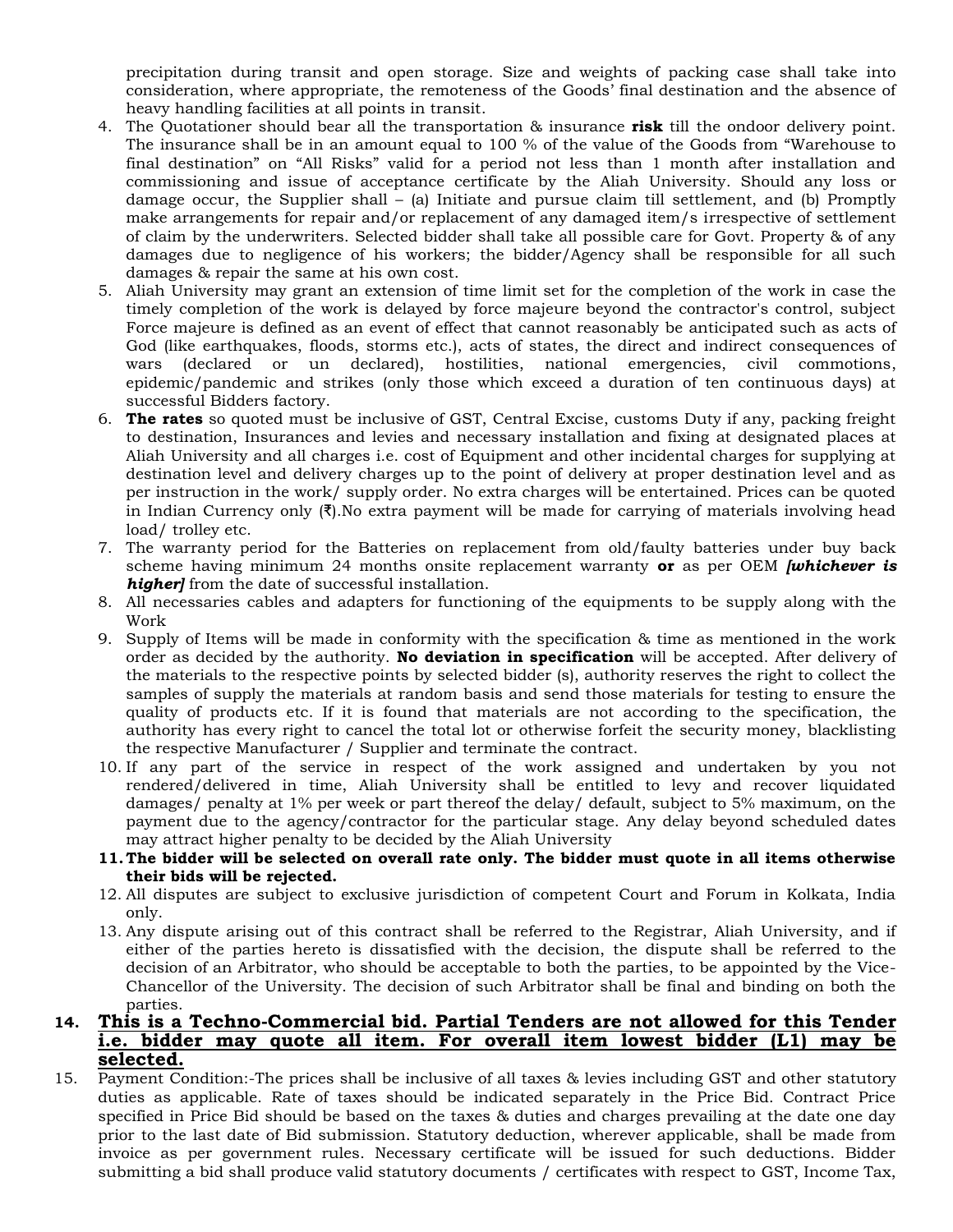ROC, Prof. Tax, Trade Licence, etc. All such documents / certificates shall remain valid on the last date of Tender submission. GST component of the invoice of the bidder may be kept on hold in case there is any mismatch / irregularity in GST return filling on the part of the bidder. 100% payment will be released duly certified by the concern authority and immediately on receipt of payment from the Govt. Department (within 60 days from the submission of bills). Successful vendor should arrange to submit a performance security deposit in form of Performance Bank Guarantee to the tune of 10% amount of the total purchase value at the time of submitting the bill. This performance security deposit should be issued from any Nationalized Bank and validity of the same will be till 2 years/warranty period +60 days whichever is higher from the date of delivery of the material. The payment will be made by RTGS / FUND Transfer mode only. Advance payment not allowed. Hence, following information must be clearly written in the Price Bid for RTGS / FUND TRANSFER:**:**

- A. Name of the Firm with complete postal address
- B. Name of the Bank with Branch where the Account exist
- C. IFSC CODE
- D. ACCOUNT No
- E. PAN No

16. The Quotations are liable to be rejected if the fore going conditions are not complied with. The bid should be complete in all respects and duly signed wherever required. Incomplete and unsigned offer will not be accepted.

17. The products asked for should be of very high standard and of reputed brand and preferably with **B.I.S/I.S.I** code.

18. The rates quoted will remain valid for one year from the date of acceptance of this award of contract. However, the contract can be extended for a further period of one year at the discretion of this University on the same rates and the same terms and conditions.

19. The Honorable Vice Chancellor, Aliah University reserves the right to accept in part or in full any tender or reject any tender without assigning any reason or to cancel the tendering process and reject all tenders at any time prior to award of contract, without incurring any liability, whatsoever to the affected tenderer or tenderers.

20. All bidders are required to visit the installed machines on site before submitting the proposal. Please visit Computer Science Engg Dept Room, Aliah University, New Town Campus, IIA/27, New Town, Kolkata- 700160

21. **Inspection and Quality Control tests** before evaluation, prior to shipment of Goods and at the time of final acceptance are as follows: Inspection of Goods including functional testing, burning tests and mains fluctuation test at full load, facilities etc., as per the standards may be done at factory site of the Supplier before award of the Purchase Contract, by the Aliah University; Provided that the Aliah University may, at its sole discretion, waive inspection of goods having regard to the value of the order and/or the nature of the goods and/or any other such basis as may be decided at the sole discretion of the Aliah University meriting waiver of such inspection of goods.

#### **Annexure II : Technical Bid Application Format (Please attach all relevant documents)**

To, The Registrar Aliah University IIA/27, New Town, Kolkata-700 160

**Sub: Application for Supply of Battery for Aliah University New Town Campus, Aliah University Girls Hostel and Aliah University Boys Hostel. [100 nos of 18 Amp Batteries and 02 nos of 07 Amp batteries].**

Ref: - \_\_\_\_\_\_\_\_N.I.T. No ………………………….............……………dated ……………………..

Sir,

| 1. ABOUT THE ORGANIZATION |                                                                 |  |  |
|---------------------------|-----------------------------------------------------------------|--|--|
| 1.1                       | Name of the Organization                                        |  |  |
| 1.2                       | Name of Authorized Person                                       |  |  |
| 1.3                       | Registered Office Address with<br>telephone no. & email address |  |  |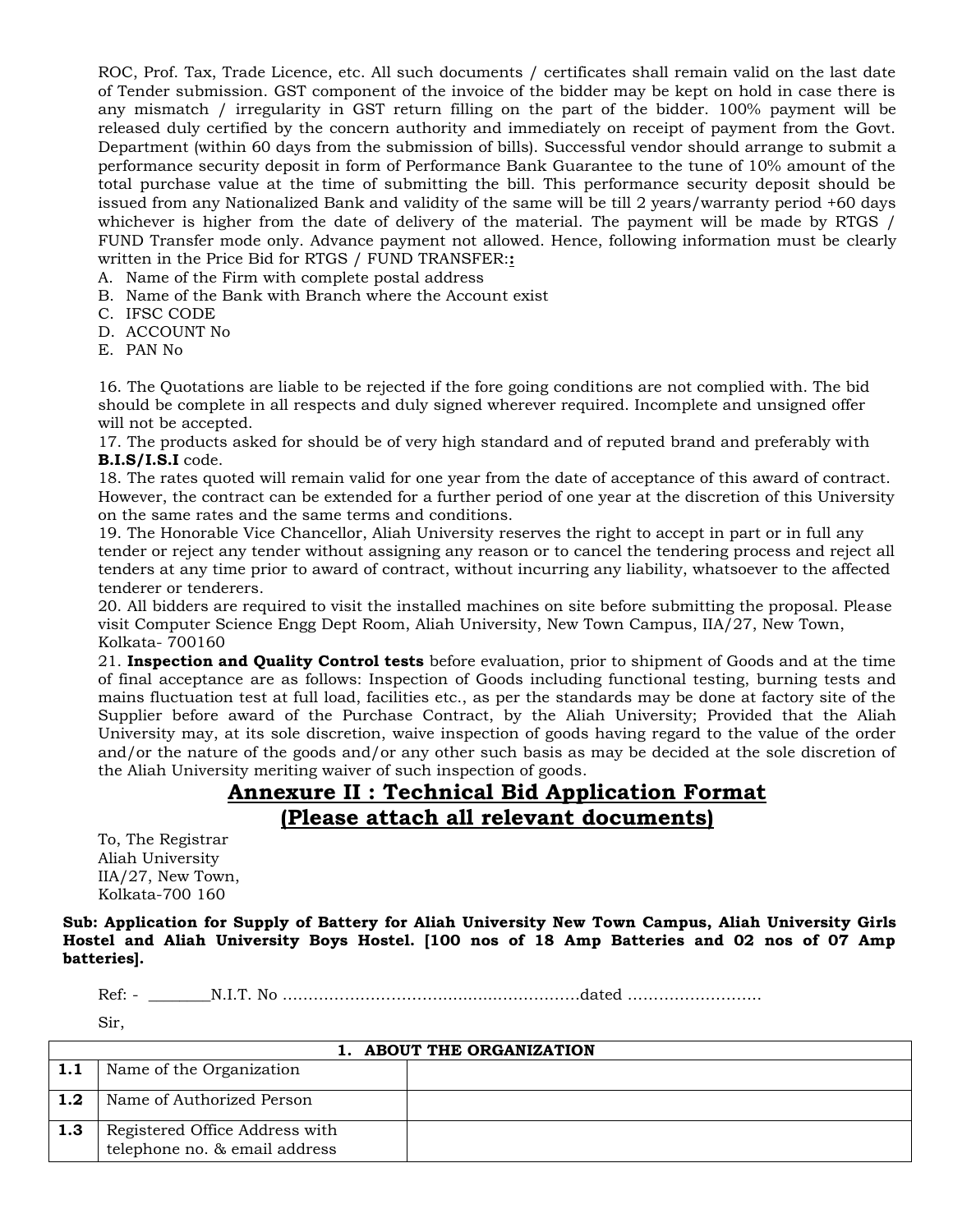| 1.4 | Authorized Service Station Name,                           |                        |  |
|-----|------------------------------------------------------------|------------------------|--|
|     | address, contact person name, phone                        |                        |  |
|     | number, e-mail                                             |                        |  |
|     |                                                            | 2. TECHNICAL DOCUMENTS |  |
| 2.1 | Company Registration No./Trade License No./Partnership     |                        |  |
|     | Deed No. (Please attach documentary evidence)              |                        |  |
| 2.2 | PAN Registration No (Please attach documentary evidence    |                        |  |
|     | with this NIT Document)                                    |                        |  |
| 2.3 | GST Registration No (Please attach documentary evidence    |                        |  |
|     | with this NIT Document)                                    |                        |  |
| 2.4 | Work Experience in Similar Job (Preferable) (Please attach |                        |  |
|     | documentary evidence with this NIT Document)               |                        |  |

## **Technical Compliance Sheet**

| Para of Tender                          | Specification of Items        | Compliance to     | In case of          |
|-----------------------------------------|-------------------------------|-------------------|---------------------|
| <b>Enquiry Specification</b>            | Offered                       | Tender            | noncompliance       |
| For any enquiry/ clarification          |                               | specification     | Deviation from      |
| /measurement bidders are                |                               | whether yes or no | Tender              |
| requested to visit/Contact the          |                               |                   | Specification to be |
| site Computer Science Engg              |                               |                   | indicated in        |
| Dept, Aliah University New              |                               |                   | unambiguous         |
| Town Campus, IIA/27, New                |                               |                   | term.               |
| Town, Kolkata -700160                   |                               |                   |                     |
|                                         |                               |                   |                     |
|                                         | $\mathbf{2}$                  | 3                 | 4                   |
| Sealed Tenders are invited from the     |                               |                   |                     |
| bonafide and resourceful                |                               |                   |                     |
| <b>Contractors/Service</b>              |                               |                   |                     |
| Providers/Agents for Supply of SMF      |                               |                   |                     |
| <b>Battery for Aliah University</b>     | $135$ nos                     |                   |                     |
| <b>Laboratories of Computer Science</b> | Preferable Make: Exide / Eqv. |                   |                     |
| Engg Dept. [135 nos SMF Battery         |                               |                   |                     |
| 26Ah/12 Volt for 15 KVA UPS with        |                               |                   |                     |
| buy-back offer of 130 no 42Ah/12        |                               |                   |                     |
| <b>Volt Batteryl</b>                    |                               |                   |                     |

### **ANNEXURE III PRICE BID**

| S1 | <b>Item Description</b><br>(Specification as per Compliance)<br>Sheet)<br>Preferable Make: Exide /<br>Eqv.                                                                                                                                                                                                                                                                                                                                       | <b>QTY</b><br>and<br><b>UNIT</b><br>in<br><b>Nos</b>    | Per<br>UNIT<br>Rate | <b>Total Rate</b><br>[CI 3 X CI]<br>4) | GST in<br><b>Amount</b> and<br>in $%$ On Cl 5 | <b>Total Amount With</b><br><b>Taxes Altogether</b><br>$(C1 5 + C1 6)$ |
|----|--------------------------------------------------------------------------------------------------------------------------------------------------------------------------------------------------------------------------------------------------------------------------------------------------------------------------------------------------------------------------------------------------------------------------------------------------|---------------------------------------------------------|---------------------|----------------------------------------|-----------------------------------------------|------------------------------------------------------------------------|
| 1  | $\mathbf{2}$                                                                                                                                                                                                                                                                                                                                                                                                                                     | 3                                                       | 4                   | 5                                      | 6                                             | $\overline{7}$                                                         |
| 1. | <b>Tenders</b><br><b>Sealed</b><br>invited<br>are<br>bonafide<br>from<br>the<br>and<br>resourceful<br><b>Contractors/Service</b><br>Providers/Agents for Supply of<br>for<br>SMF<br><b>Battery</b><br>Aliah<br>Laboratories<br>University<br>of<br>Computer Science Engg Dept.<br>[135 nos SMF Battery 26Ah/12<br>Volt for 15 KVA UPS with buy-<br>back offer of 130 no 42Ah/12<br><b>Volt Batteryl</b><br><b>Total Quoted Amount in Numeric</b> | 135<br>nos<br>Prefer<br>able<br>Make:<br>Exide<br>/Eqv. |                     |                                        |                                               |                                                                        |
|    | <b>Total Quoted Amount in Alphabet</b>                                                                                                                                                                                                                                                                                                                                                                                                           |                                                         |                     |                                        |                                               |                                                                        |